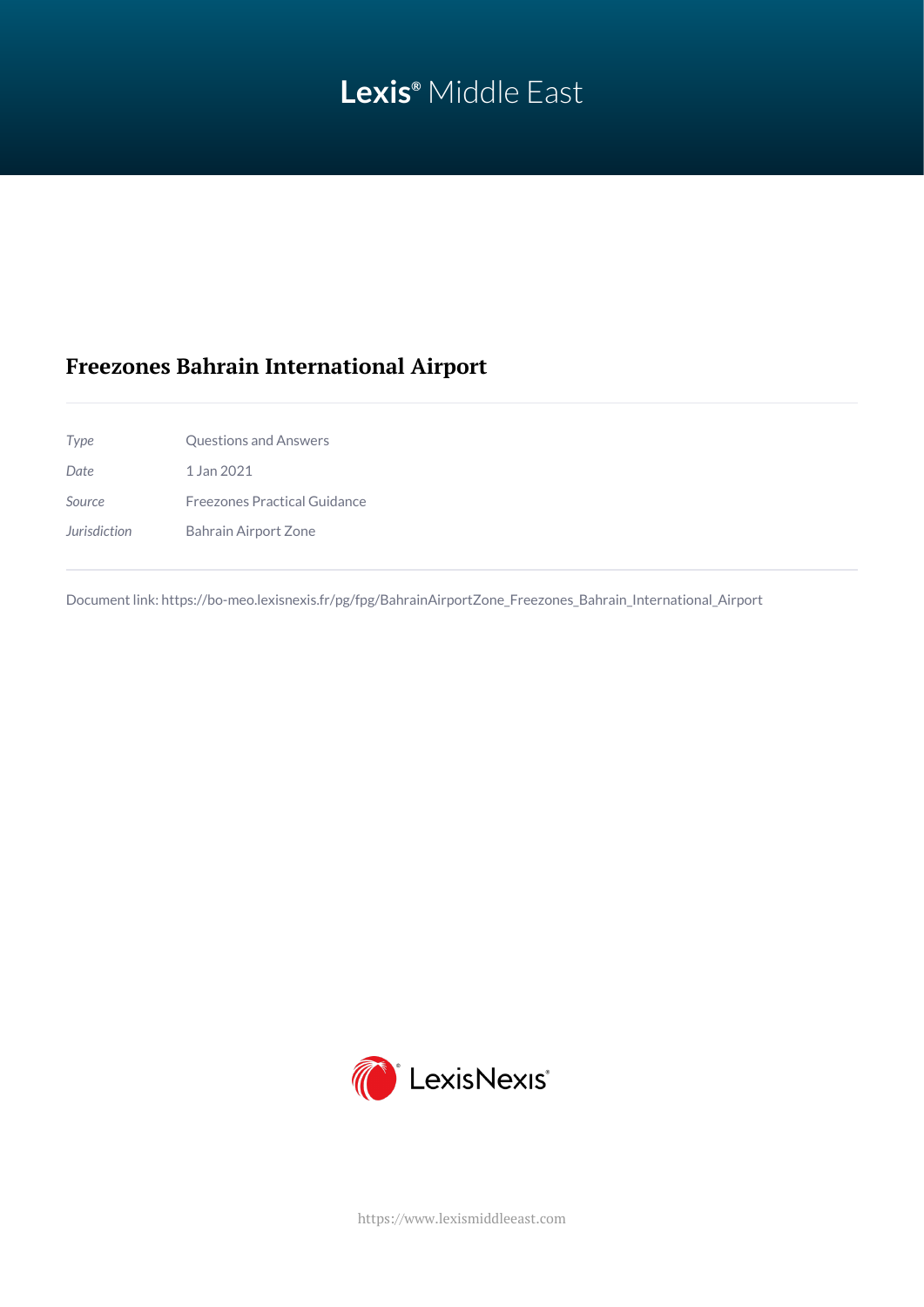# **Table of contents**

| 4. What key areas of local legislation must a business operating in this free zone still comply with? What are the most          |  |
|----------------------------------------------------------------------------------------------------------------------------------|--|
|                                                                                                                                  |  |
|                                                                                                                                  |  |
|                                                                                                                                  |  |
|                                                                                                                                  |  |
|                                                                                                                                  |  |
|                                                                                                                                  |  |
|                                                                                                                                  |  |
|                                                                                                                                  |  |
|                                                                                                                                  |  |
|                                                                                                                                  |  |
| 15. Are there any specific rules governing when the moveable property is removed from the free zone area or transferred into     |  |
|                                                                                                                                  |  |
| 17. Is there any specific ongoing regulation or monitoring firms operating as particular types of companies by this free zone    |  |
|                                                                                                                                  |  |
|                                                                                                                                  |  |
|                                                                                                                                  |  |
| 21. How are employment disputes between employers and employees working in this free zone settled?  4                            |  |
| 22. What entry qualifications and permits are required for staff working in this free zone, and how are employees registered     |  |
|                                                                                                                                  |  |
|                                                                                                                                  |  |
|                                                                                                                                  |  |
| 26. What are the main features of a property lease in this free zone, and what are the key restrictions when leasing a property? |  |
|                                                                                                                                  |  |
| 28. What environmental requirements must construction companies building in this free zone consider, e.g. form of building,      |  |
|                                                                                                                                  |  |
|                                                                                                                                  |  |
|                                                                                                                                  |  |
| 32. Is it possible for hotels and retail establishments to operate in this free zone- how do they establish themselves?  5       |  |
|                                                                                                                                  |  |
|                                                                                                                                  |  |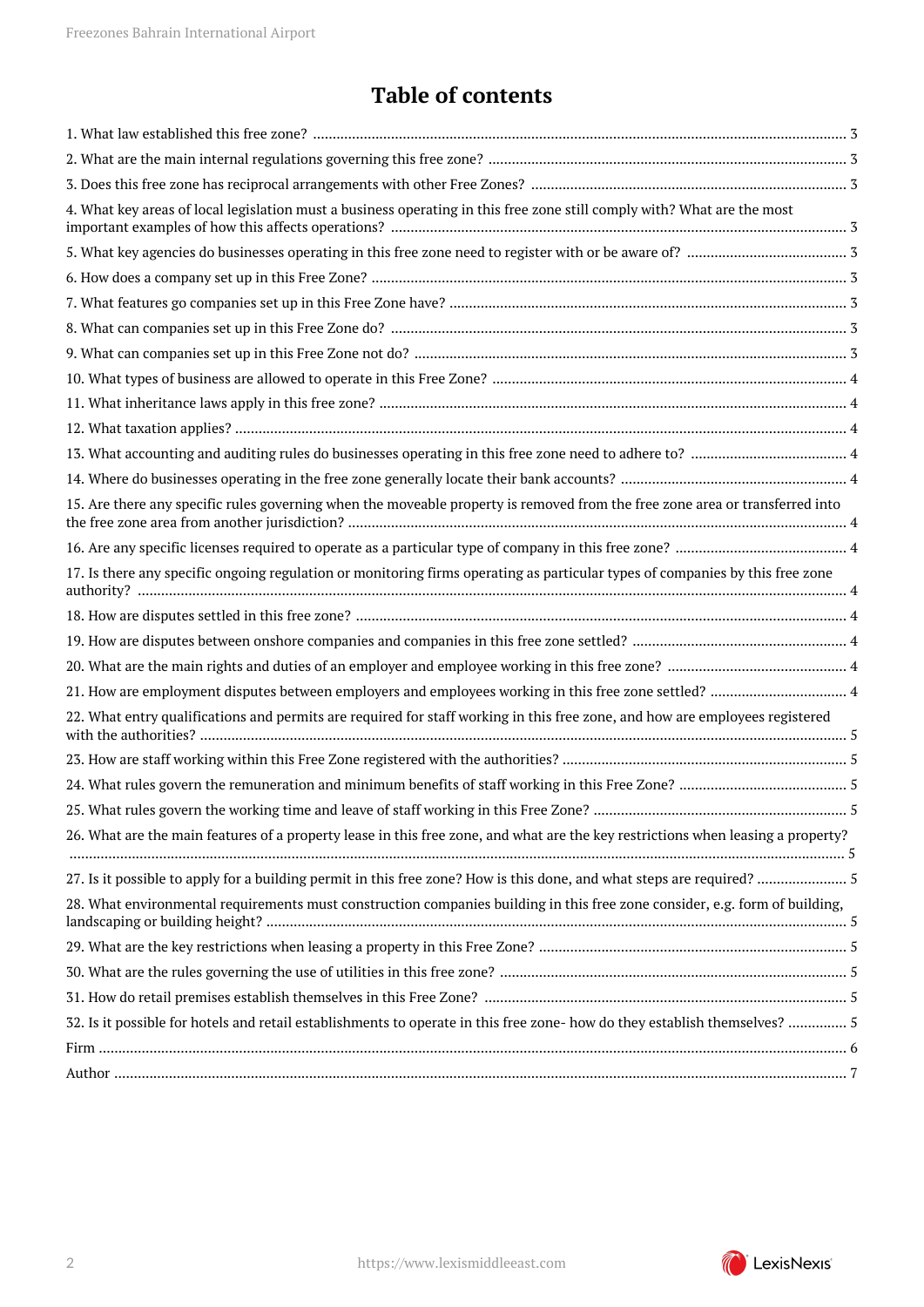### <span id="page-2-0"></span>**1. What law established this free zone?**

Bahrain International Airport is not actually a Free Zone, although it is sometimes mistakenly referred to as one. The Airport Zone is governed by the Sovereign wealth fund of the nation, Mumtalakat.

#### <span id="page-2-1"></span>**2. What are the main internal regulations governing this free zone?**

As the BIA is not a Free Zone, the regulations governing it are the same as any ordinary area of the nation. There are no specific internal regulations governing companies formed in it.

#### <span id="page-2-2"></span>**3. Does this free zone has reciprocal arrangements with other Free Zones?**

No, there are no reciprocal agreements with other free zones.

#### <span id="page-2-3"></span>**4. What key areas of local legislation must a business operating in this free zone still comply with? What are the most important examples of how this affects operations?**

Considering the nature of this area and the fact it is not a true free zone, the external regulations of the country are the primary regulations which must be abided by in the BIA. Some of the key laws are:

- The Commercial Companies Law, Bahrain Decree-Law No. 21/2001. Bahrain's King Hamad has approved a Law amending the Kingdom's Commercial Companies Law. Bahrain Decree-Law No. 28/2020 will amend Bahrain Decree-Law No. 21/2001.
- The Labour Law issued in Bahrain Legislative Decree No. 36/2012.
- The GCC Common Customs Law of 2001

#### <span id="page-2-4"></span>**5. What key agencies do businesses operating in this free zone need to register with or be aware of?**

The crucial agencies to register with and obtain approval from depend on the businesses activities. Some of the key agencies are:

- Foreign Affairs Ministry;
- Industry, Commerce and Tourism Ministry.

However this list is not exhaustive.

#### <span id="page-2-5"></span>**6. How does a company set up in this Free Zone?**

A commercial company is set up by:

- Completing an electronic application and submitting it to the relevant authorities in the MOICT to obtain approvals;
- Paying any municipal fees;
- Obtaining any external approvals;
- Documenting the Articles of Incorporation and Association;
- Publishing in the Official Gazette.

#### <span id="page-2-6"></span>**7. What features go companies set up in this Free Zone have?**

As this is not a free zone company, there are no specific special features.

#### <span id="page-2-7"></span>**8. What can companies set up in this Free Zone do?**

The key economic areas companies can have as their business activities are:

- Retail;
- Cargo Facilities;
- Advertising.

#### <span id="page-2-8"></span>**9. What can companies set up in this Free Zone not do?**

Anything not related to the activities mentioned cannot be done in this airport zone. However, offices for companies as well as warehouses can be obtained for numerous purposes.

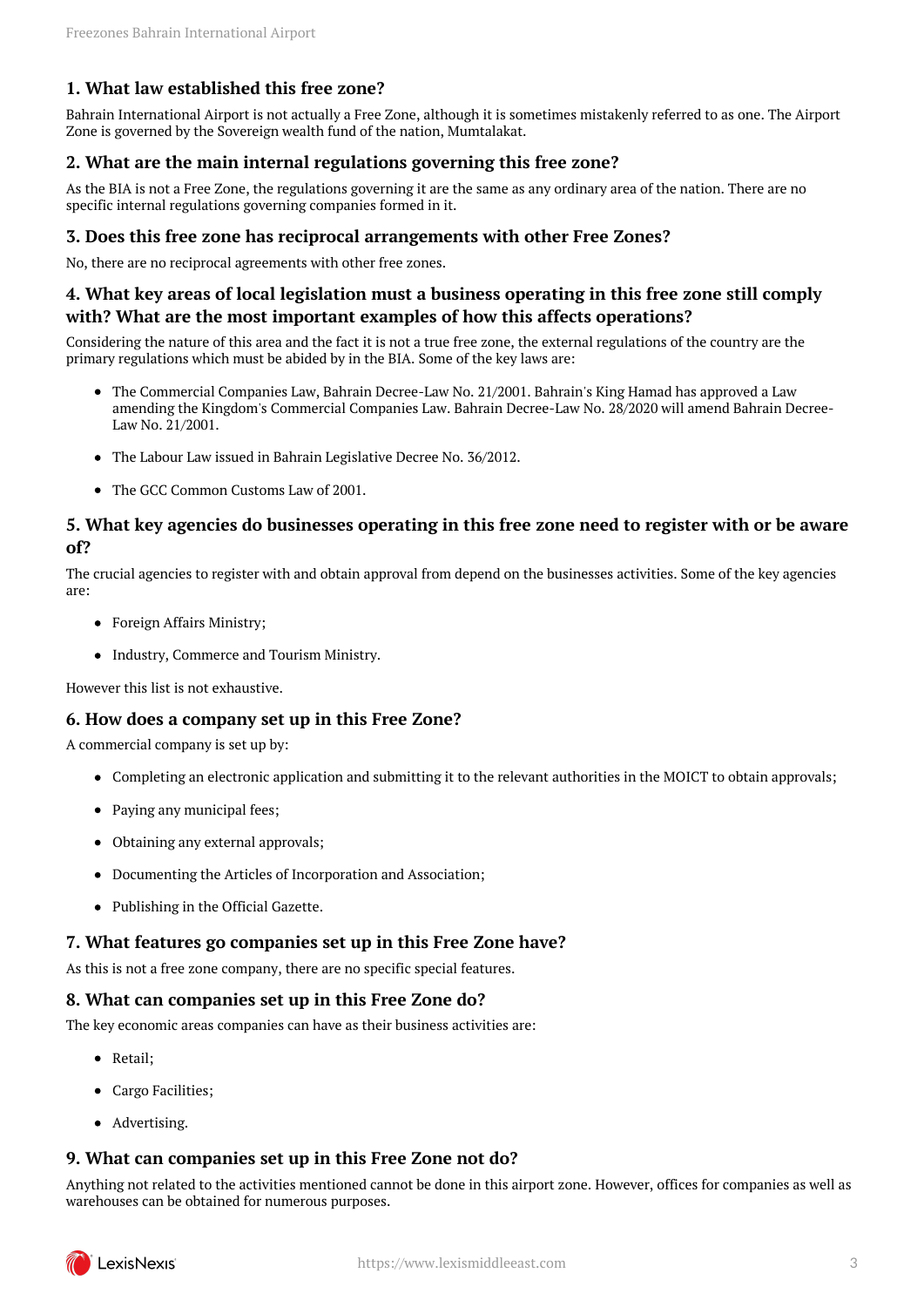# <span id="page-3-0"></span>**10. What types of business are allowed to operate in this Free Zone?**

The key economic areas companies can have as their business activities are:

- Retail;
- Cargo Facilities;
- Advertising.

### <span id="page-3-1"></span>**11. What inheritance laws apply in this free zone?**

Bahrain is an Islamic nation and so the key regulation regarding inheritance is Islamic Sharia law apply.

#### <span id="page-3-2"></span>**12. What taxation applies?**

There is no corporation tax in Bahrain at this point in time except in the oil and gas industry. There is a municipality tax of 10% on commercial properties and VAT has applied since 1 January 2019.

#### <span id="page-3-3"></span>**13. What accounting and auditing rules do businesses operating in this free zone need to adhere to?**

The regulation concerning Bahrain's commercial companies and their financing and auditing is Bahrain Decree-Law No. 21 /2001 as amended by Bahrain Decree-Law No. 50/2014.

#### <span id="page-3-4"></span>**14. Where do businesses operating in the free zone generally locate their bank accounts?**

As the BIA is not a Free Zone, the corporate bank account has to be opened on the mainland as any other ordinary corporate bank account.

# <span id="page-3-5"></span>**15. Are there any specific rules governing when the moveable property is removed from the free zone area or transferred into the free zone area from another jurisdiction?**

Bahrain Airport is not a free zone and so when it comes to moveable property, the regulations which apply onshore apply in BIA.

#### <span id="page-3-6"></span>**16. Are any specific licenses required to operate as a particular type of company in this free zone?**

Licences are the same as those found onshore and are dependent on the business activities being applied for and performed.

#### <span id="page-3-7"></span>**17. Is there any specific ongoing regulation or monitoring firms operating as particular types of companies by this free zone authority?**

Bahrain Airport Zone is managed and run by Mumtalakat, the nation's sovereign wealth fund. Companies are also monitored by the Labour Ministry for employee-related matters and other ministries depending on the specific business activities.

#### <span id="page-3-8"></span>**18. How are disputes settled in this free zone?**

There are a few methods to settle disputes. The Bahrain Chamber for Dispute Resolution is one entity. It was established by Bahrain Decree-Law No. 30/2009 and is an independent body responsible for settling corporate and Government disputes. However, the types of disputes covered include arbitration and mediation rather than litigation.

The Bahrain Courts, which are made up of the civil law courts and the Sharia law courts handle litigation matters.

#### <span id="page-3-9"></span>**19. How are disputes between onshore companies and companies in this free zone settled?**

This airport zone is not a free zone and so disputes are handled no differently.

#### <span id="page-3-10"></span>**20. What are the main rights and duties of an employer and employee working in this free zone?**

The Labour Law contained in Bahrain Decree-Law No. 36/2012 covers labour matters including employer and employee duties. The duties covered include working hours, end of service benefits and employee leave

#### <span id="page-3-11"></span>**21. How are employment disputes between employers and employees working in this free zone settled?**

There are a few methods to settle disputes. The Bahrain Chamber for Dispute Resolution is one entity. It was established by Bahrain Decree-Law No. 30/2009 and is an independent body responsible for settling corporate and Government disputes. However, the types of disputes covered include arbitration and mediation rather than litigation.

The Bahrain Courts, which are made up of the civil law courts and the Sharia law courts handle litigation

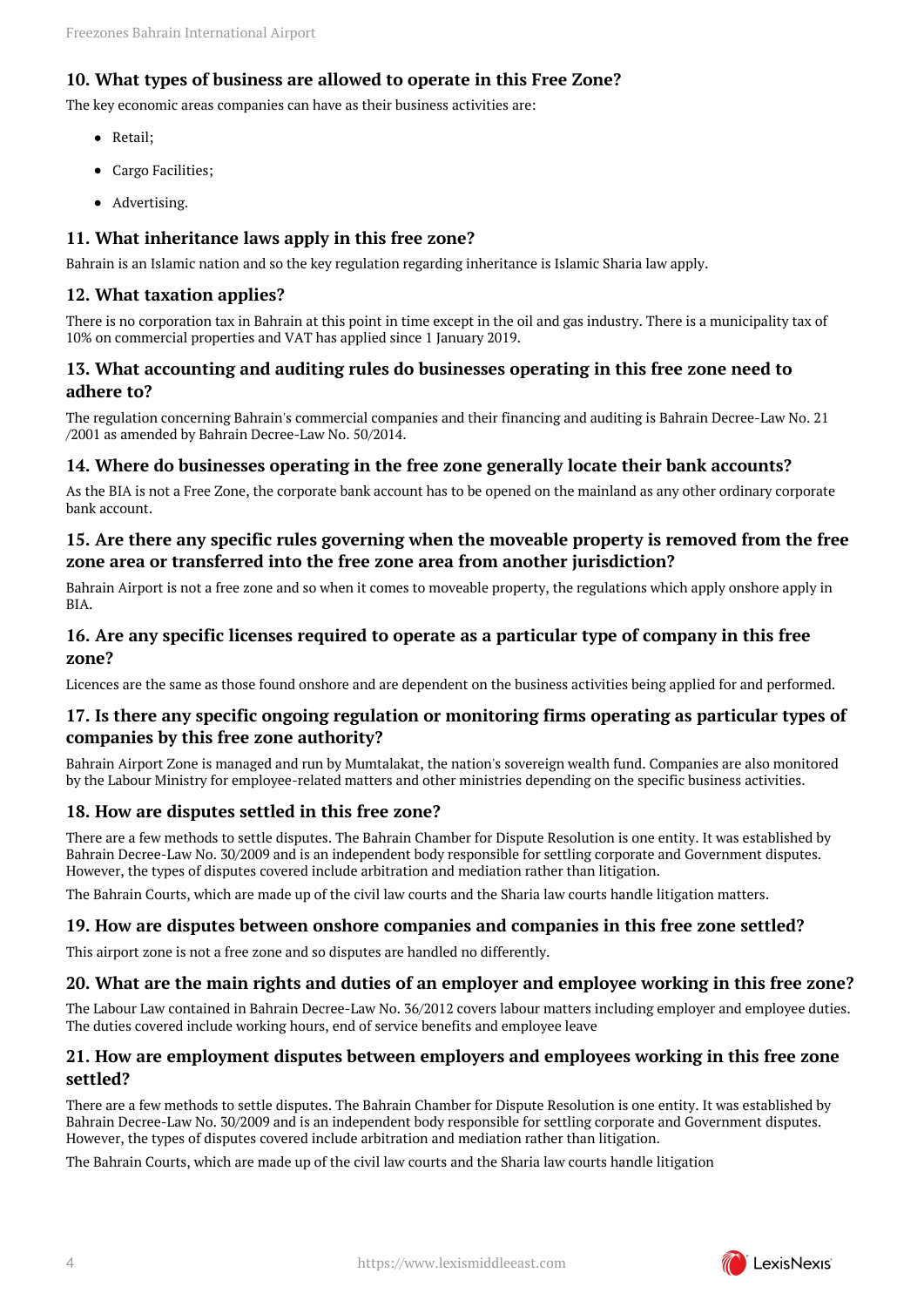### <span id="page-4-0"></span>**22. What entry qualifications and permits are required for staff working in this free zone, and how are employees registered with the authorities?**

All requirements from employees are mentioned in the Bahrain Labour Law, Bahrain Decree-Law No. 36/2012. Requirements depends on the position of the employees as well as what is stated in their contracts concerning their benefits.

Employees must be registered by the company with the Labour and Social Affairs Ministry in order for them to receive a Certificate of Registration. An additional registration must be made with the General Organisation of Social Insurance and regular fees must be paid. For Bahraini nationals, these relate to pension as well as work related injuries, although for nonnationals, it only relates to work injuries. These registrations are performed through the appropriate online portals.

#### <span id="page-4-1"></span>**23. How are staff working within this Free Zone registered with the authorities?**

All requirements from employees are mentioned in the Bahrain Labour Law, Bahrain Decree-Law No. 36/2012. Requirements depends on the position of the employees as well as what is stated in their contracts concerning their benefits.

Employees must be registered by the company with the Labour and Social Affairs Ministry in order for them to receive a Certificate of Registration. An additional registration must be made with the General Organisation of Social Insurance and regular fees must be paid. For Bahraini nationals, these relate to pension as well as work related injuries, although for nonnationals, it only relates to work injuries. These registrations are performed through the appropriate online portals.

#### <span id="page-4-2"></span>**24. What rules govern the remuneration and minimum benefits of staff working in this Free Zone?**

The Bahrain Labour Law, Bahrain Decree-Law No. 36/2012 concerns all labour matters including minimum benefits and remuneration. Chapter 10 covers employee wages.

# <span id="page-4-3"></span>**25. What rules govern the working time and leave of staff working in this Free Zone?**

The Labour Law, Bahrain Decree-Law No. 36/2012 covers working times and leave for staff members. Article 82 of Bahrain Decree-Law No. 36/2012 for example covers sick leave and Chapter 11 of Bahrain Decree-Law No. 36/2012 covers working hours.

#### <span id="page-4-4"></span>**26. What are the main features of a property lease in this free zone, and what are the key restrictions when leasing a property?**

Office space as well as warehouses are available in the zone. The area is fairly significant, although land itself is not available to purchase. Only pre-made spaces are available.

### <span id="page-4-5"></span>**27. Is it possible to apply for a building permit in this free zone? How is this done, and what steps are required?**

Building permits are not available in the airport zone.

# <span id="page-4-6"></span>**28. What environmental requirements must construction companies building in this free zone consider, e.g. form of building, landscaping or building height?**

Construction companies cannot form and build in the airport zone.

#### <span id="page-4-7"></span>**29. What are the key restrictions when leasing a property in this Free Zone?**

Office spaces and warehouses related to the permitted activities can be leased.

#### <span id="page-4-8"></span>**30. What are the rules governing the use of utilities in this free zone?**

Utility related regulations do not concern this airport zone as it is not considered a free zone.

#### <span id="page-4-9"></span>**31. How do retail premises establish themselves in this Free Zone?**

Retail premises must obtain a license for their particular activity and can then obtain office space or warehouse in the airport zone.

### <span id="page-4-10"></span>**32. Is it possible for hotels and retail establishments to operate in this free zone- how do they establish themselves?**

Retail premises must obtain a license for their particular activity and can then obtain office space or warehouse in the airport zone.

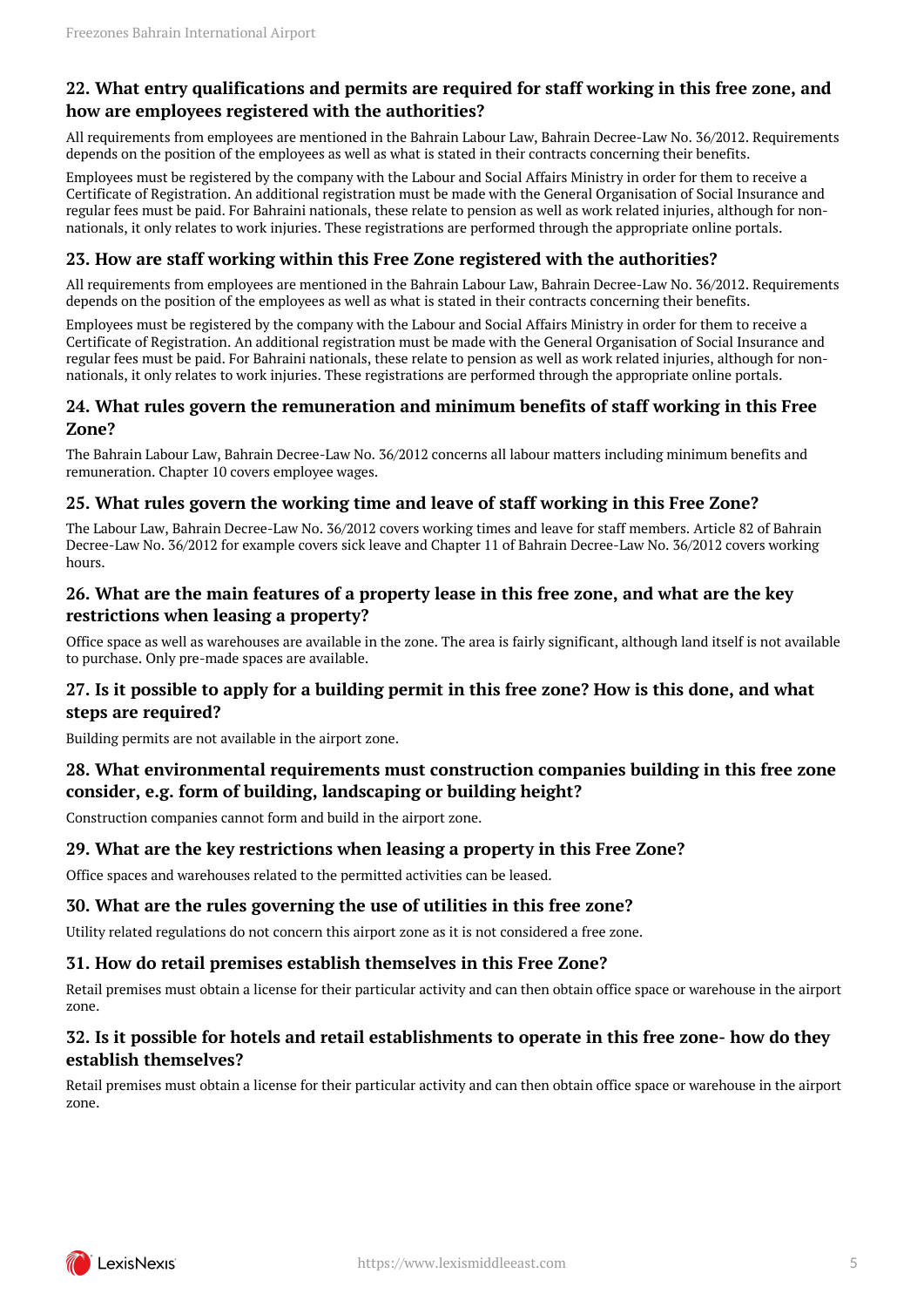Freezones Bahrain International Airport

# <span id="page-5-0"></span>**Firm**



**STA Law Firm**